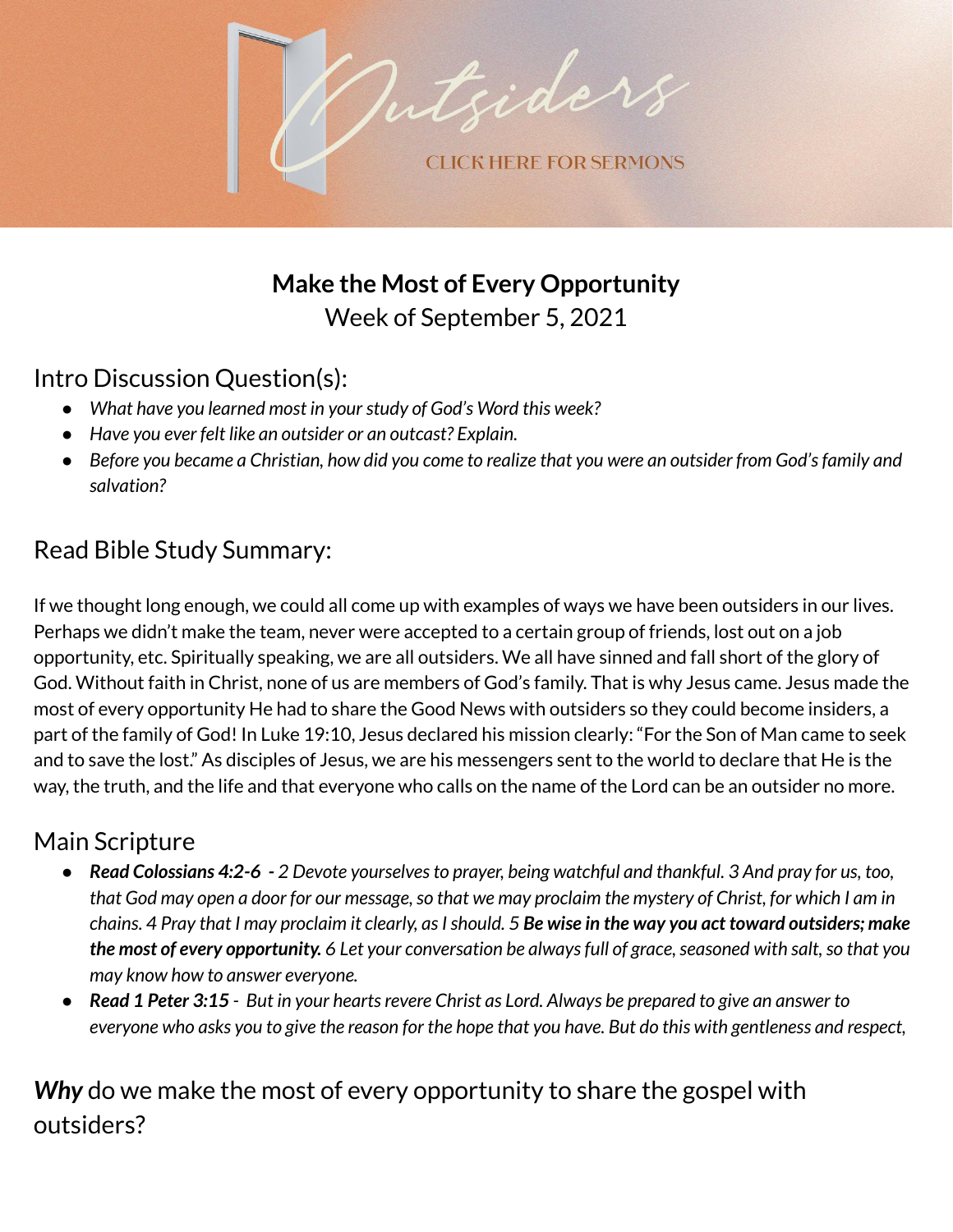- **Eternal Life is at Stake (John 3:16)** Christ offers the eternal salvation and security of heaven available to all who believe in him as Lord and Savior. Salvation can only be applied to those who believe in Christ during their physical lives on earth.
- **Abundant Life is Available Now (John 10:10)** The enemy comes to steal, kill, and destroy, but Christ came so that we may have life and have it abundantly. Abundant life doesn't just happen in the future glory of heaven, but it is available right now in Christ.
- **● Opportunity is Plentiful, Workers Are Few (Matt. 9:35-37) -**Jesus said the harvest is plentiful. There are many lost people in need of the saving work that Christ offers, but the workers are few to go and reap the harvest.
- **● Christ's Return is Imminent(1 Thessalonians 5:1-5) -** We do not know the dates and times of Christ's second coming, but we share his good news with urgency because he could come back at any moment.
- *● Ask Questions*
	- Which one of these four reasons resonates most with you when you consider Christ's calling for you to make the most of every opportunity?
	- What other scriptural reasons can you give as to "why" we should make the most of every opportunity to share the Good News of Christ with others?

# *How* do we make the most of every opportunity to share the gospel with outsiders?

- **1. Revere Christ as Lord in your hearts (1 Peter 3:15a)**
	- We don't share our faith because we have to. We share because we want to. We share, not because of a mandate, or a law, but because our hearts compel us to. It's our desire! Peter noted that in our hearts we are to revere Christ. The heart was used symbolically to discuss the place where life decisions were made. The heart includes the mental, emotional, and spiritual capacities of a person. Therefore, the decision is one that involves the whole being. Therefore, revering Christ is not simply an intellectual exercise, but a response that includes a deep value, appreciation, and an emotional relationship with Christ. To revere Christ is to be so captivated by who He is that you supremely honor him as the most valuable being in all of life.
	- **● Ask Question**
		- **○** Sharing the truth (the information) of the Gospel of Jesus is important. But, why do you think it is important for others to see that your heart has truly been changed by Jesus?

#### **2. Always be prepared to give an answer for the hope you have (1 Peter 3:15b)**

● We should always be prepared to use every tool necessary to share the gospel. We have prepared three tools that will help you to be more effective in sharing the hope you have in Christ. Read over these three tools and have a couple or a few members practice sharing the gospel using one of the tools.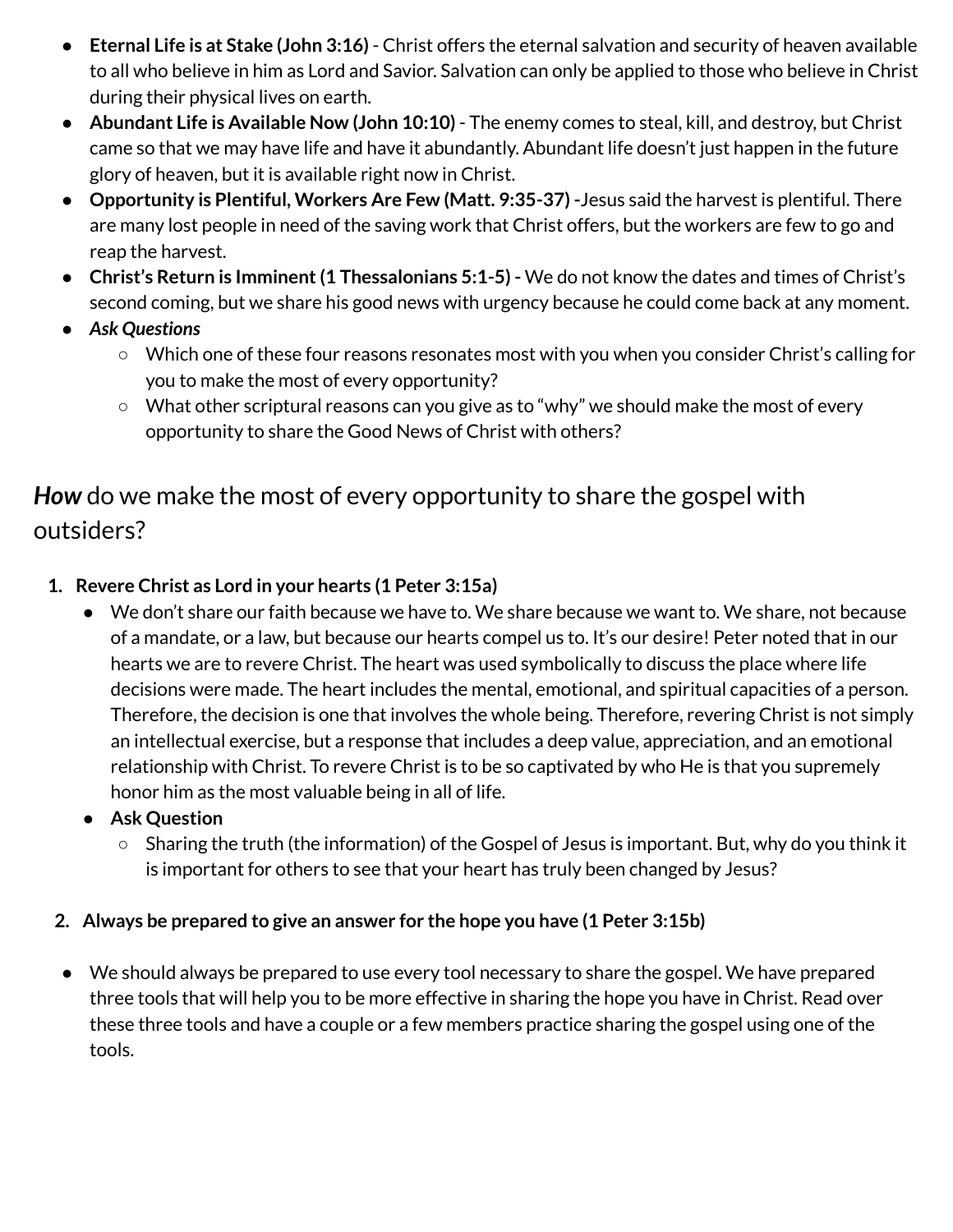#### **A. Share the Gospel from Scripture (The Romans Road)**

● Have someone practice sharing the gospel using these five Scriptures. Use your Bible. It may not be easy determining what to say transitioning between the Scriptures, but that is okay. Perhaps other group members can help.

| <b>Romans</b>                         |                           |                                                                                                                                    |
|---------------------------------------|---------------------------|------------------------------------------------------------------------------------------------------------------------------------|
| 3:23                                  | <b>We Are All Sinners</b> | For all have sinned and fall short of the glory of God.                                                                            |
| 6.23                                  | <b>Consequence of Sin</b> | For the wages of sin is death, but the gift of God is eternal life<br>in Christ Jesus our Lord                                     |
| 5.8                                   | <b>God Loves Sinners</b>  | But God demonstrates his own love for us in this: While we<br>were still sinners, Christ died for us.                              |
| $\vert \; \vert \; \vert \cdot \vert$ | <b>You Can Be Saved</b>   | If you declare with your mouth, "Jesus is Lord," and believe in<br>your heart that God raised him from the dead, you will be saved |
| 1013                                  | <b>God's Promise</b>      | Everyone who calls on the name of the Lord will be saved.                                                                          |

#### **B. Share the Gospel Using a Gospel Illustration (The Chasm and the Cross)**

● Review this Gospel Illustration and then have someone practice sharing the gospel with the group by drawing it out on a piece of paper. The scriptures it uses is from the Romans Road above. It doesn't have to be perfect, just give it a try.